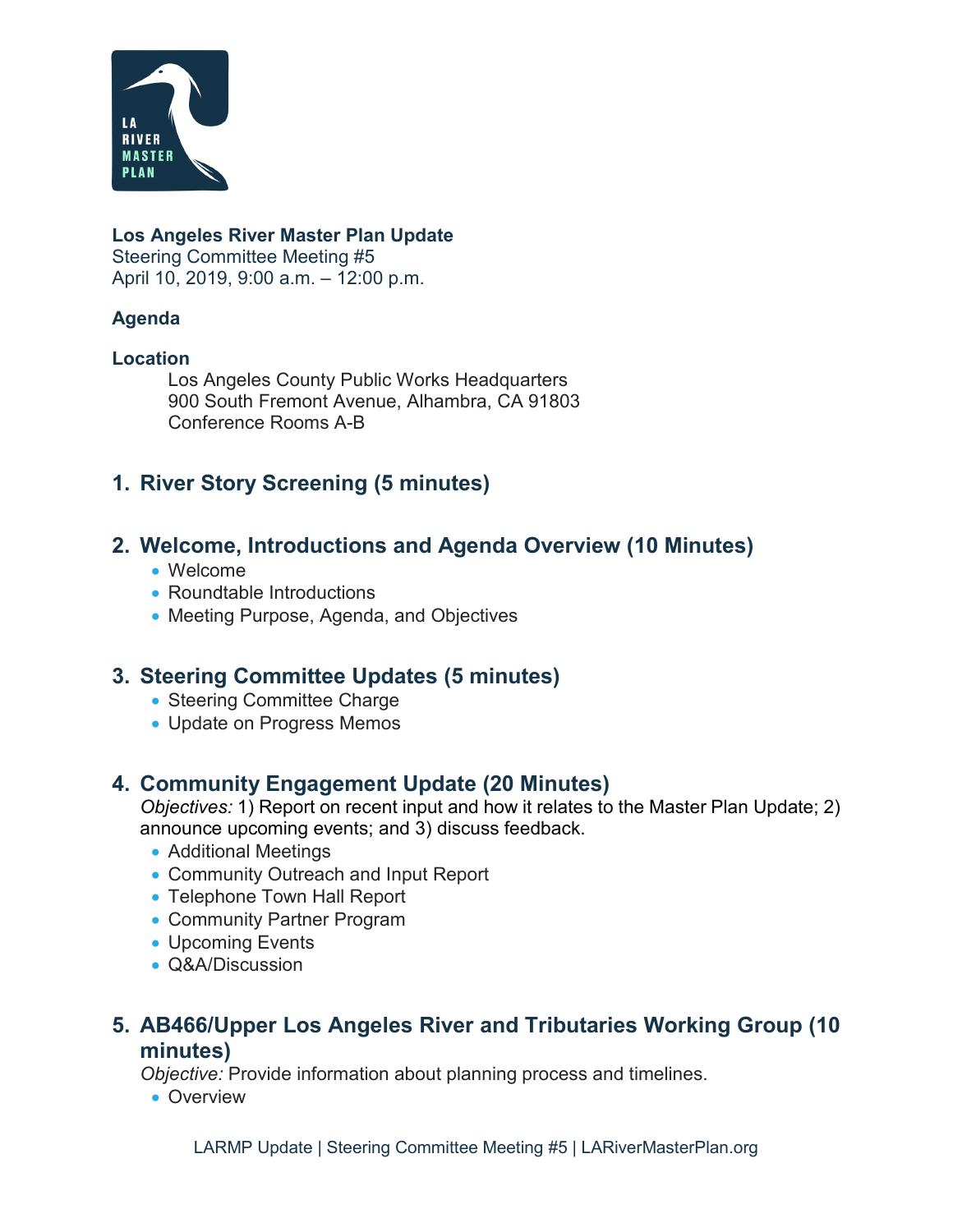

• Q&A/Discussion

# **6. Subcommittee Meetings Report (15 Minutes)**

*Objective:* Provide overview of recent Subcommittee meetings for consideration during discussion in today's and upcoming Steering Committee meetings.

- Subcommittee Hydrology Workshop
- December Subcommittee Meetings
- Q&A/Discussion

# **7. What's in the Plan (15 Minutes)**

*Objectives:* 1) Present the second draft of the Table of Contents and the first draft of the Introduction for the Los Angeles River Master Plan; 2) review the most current vision statement for the Master Plan; and 3) discuss feedback.

- Table of Contents
- Introduction
- Role of the County
- Vision
- Q&A/Discussion

# **8. Goal-Driven Framework (80 Minutes)**

*Objectives:* 1) Discuss the next steps for developing the goals, actions, and methods implementation matrix; 2) review the results of the gap analysis; 3) review initial site selection for project locations; 4) review initial planning concepts and intervention types; and 5) discuss feedback.

- Goals
- Design
	- Locating Projects: Needs, Opportunities, and Cadence
	- Site Selection
	- Kit of Parts
- Policy
	- Structure of Goals, Actions, and Methods
	- Implementation Matrix Next Steps
- Q&A/Discussion

# **9. Public Comment (15 Minutes)**

• Verbal Comments